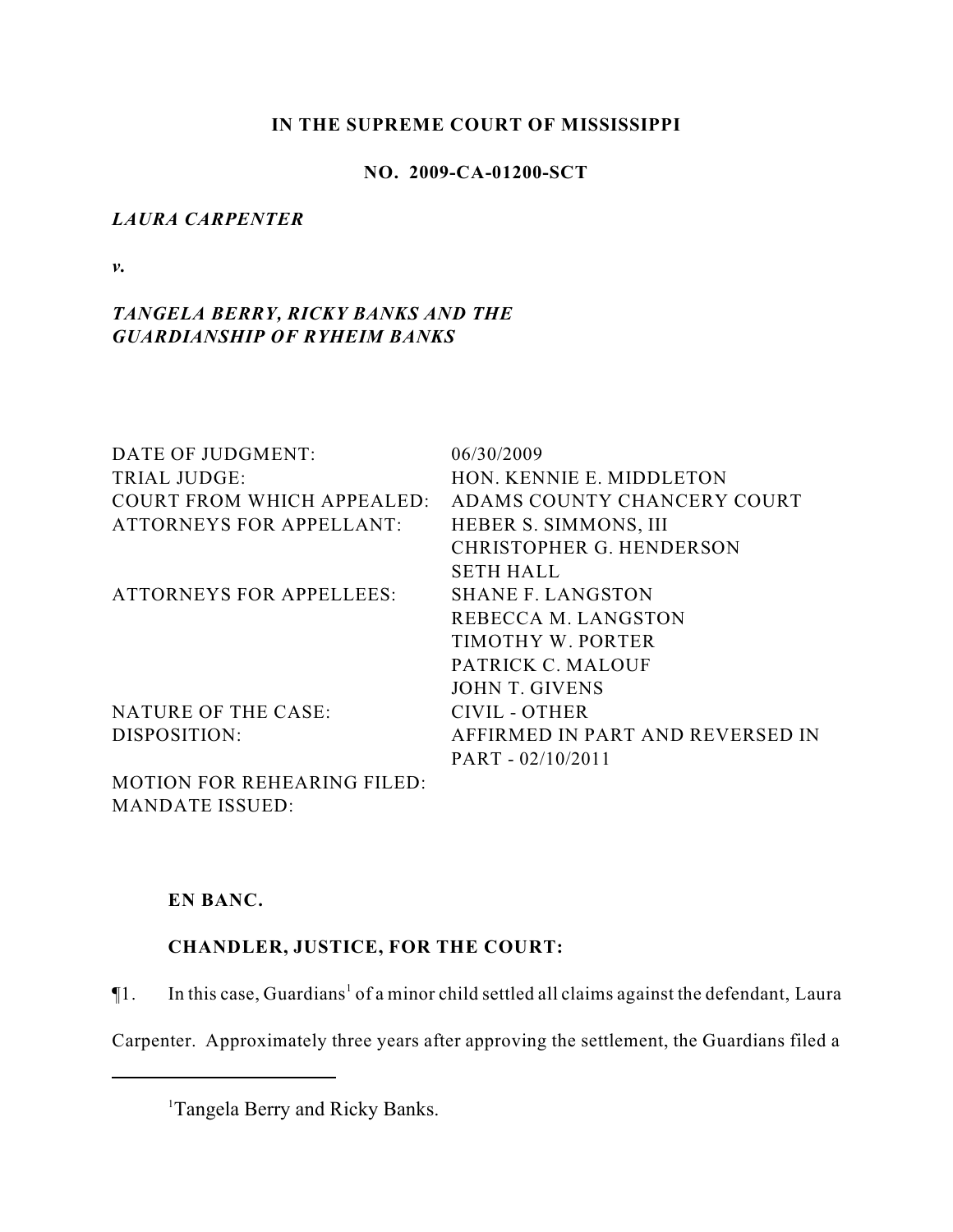petition to set aside the settlement, and the chancellor granted the requested relief under Rule 60(b) of the Mississippi Rules of Civil Procedure. Carpenter argues the chancellor abused his discretion in setting aside the settlement. We affirm in part and reverse in part. We affirm the set-aside of the minor's settlement. But we reverse the set-aside of the settlement of the Guardians' individual claims.

#### **FACTS**

¶2. On June 4, 2004, Tangela Berry and Ricky Banks filed a negligence action in the circuit court for damages related to Berry's pregnancy and the birth of their son, Ryheim Banks.<sup>2</sup> They named as defendants: Tom Carey, M.D.; Natchez Community Hospital, Inc.; OB-GYN Clinic, Inc.; Donielle Daigle, M.D.; Laura Carpenter [registered nurse]; and Jane Does 1-4.

¶3. While the negligence action was pending in circuit court, Berry and Banks obtained Letters of Guardianship and petitioned the chancery court for authority to settle minor's claim against Laura Carpenter.<sup>3</sup> The Guardians requested approval of a \$25,000 settlement to be apportioned among the parties (Berry, Banks, and Ryheim), with \$10,000 of it as the attorney's fee. Under the proposed settlement, the Guardians agreed to execute an agreed order of dismissal with prejudice of their individual claims against Carpenter.

¶4. At the hearing on the petition, the Guardians' attorney, Everett Sanders, did not call or question any witnesses. He informed the court that Carpenter's "involvement,

<sup>&</sup>lt;sup>2</sup>Ryheim Banks was born September 24, 2003, with serious physical problems and mental retardation.

*See* Miss. Code Ann. § 93-13-59 (Rev. 2004) (providing that guardians can 3 "compromise claims due their wards").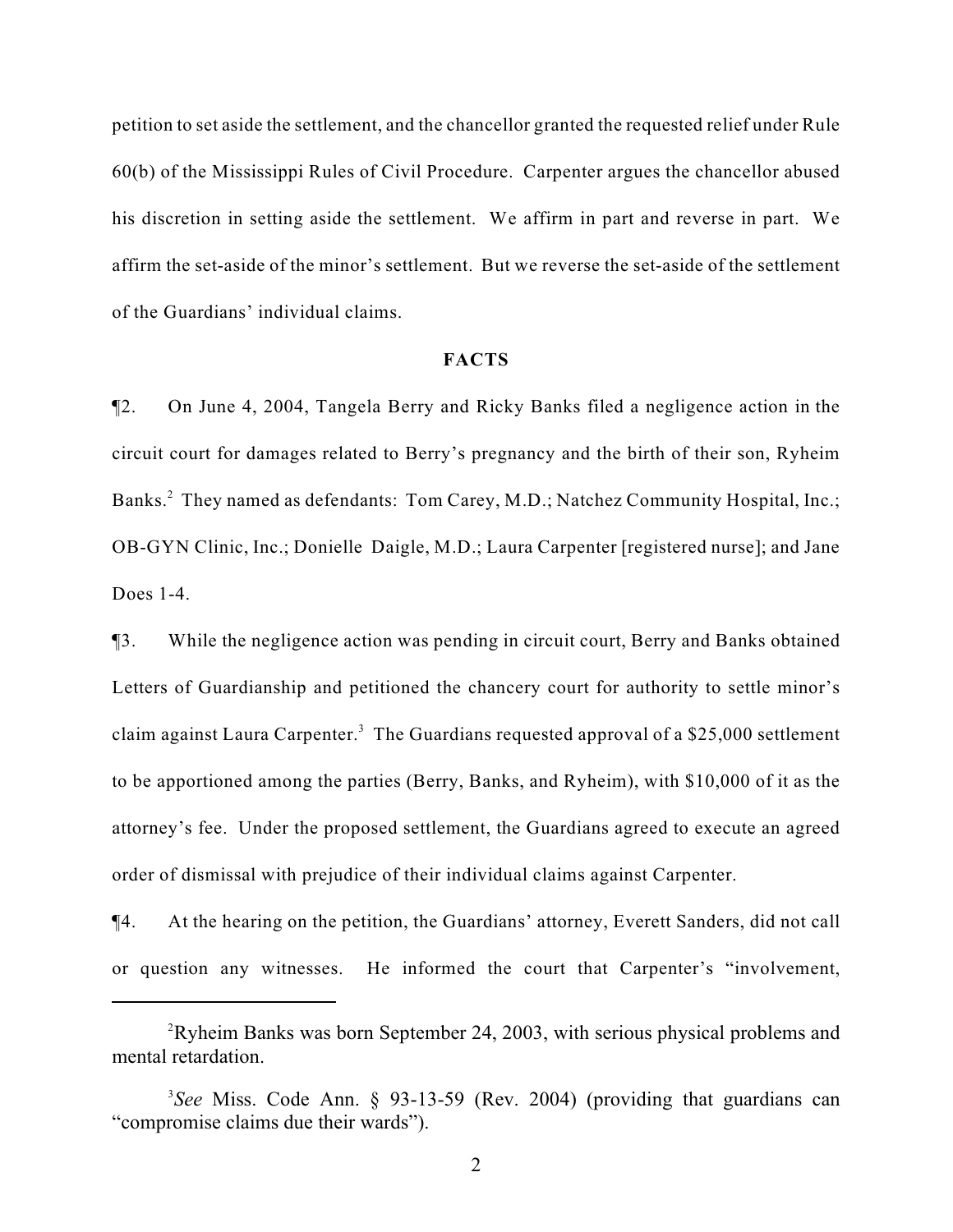individually, is negligible" and that the \$25,000 settlement offer was "appropriate." He also proposed that the amount be apportioned, with \$10,000 for attorney's fees, \$5,000 going into an account for the minor, and \$5,000 to each parent. Sanders informed the court that  $$400,000<sup>4</sup>$  had been billed in connection with the minor, and that he was trying to have Medicaid waive any claim against the settlement proceeds.

¶5. Carpenter's attorney questioned Berry and Banks regarding the settlement. They confirmed that the settlement agreement would release all existing and future claims against Carpenter for the care and treatment rendered. They also confirmed that it was their decision, based on advice from their attorneys, to settle Ryheim's claims against Carpenter for \$25,000. Berry and Banks provided no testimony regarding the substance of the claims or damages incurred.

¶6. On August 11, 2005, the chancellor entered an order authorizing settlement of the claims and approving the apportionment. The chancellor attached the Guardians' proposed release as an exhibit to his order. The chancellor found the settlement to be a "fair and reasonable settlement of a doubtful claim and it is in the best interest of the minor and all others[.]" The chancellor also granted the Guardians' *ore tenus* motion to deposit the minor's proceeds from the settlement in an interest-bearing account.

¶7. On July 21, 2008, the Guardians, with new counsel, filed a petition to set aside the settlement under "Rule 60(b)." They argued that the settlement agreement was no longer in the child's best interest under *J & J Timber Co. v. Broome*, 932 So. 2d 1 (Miss. 2006),

<sup>&</sup>lt;sup>4</sup>The record is unclear as to whether this amount constitutes medical expenses.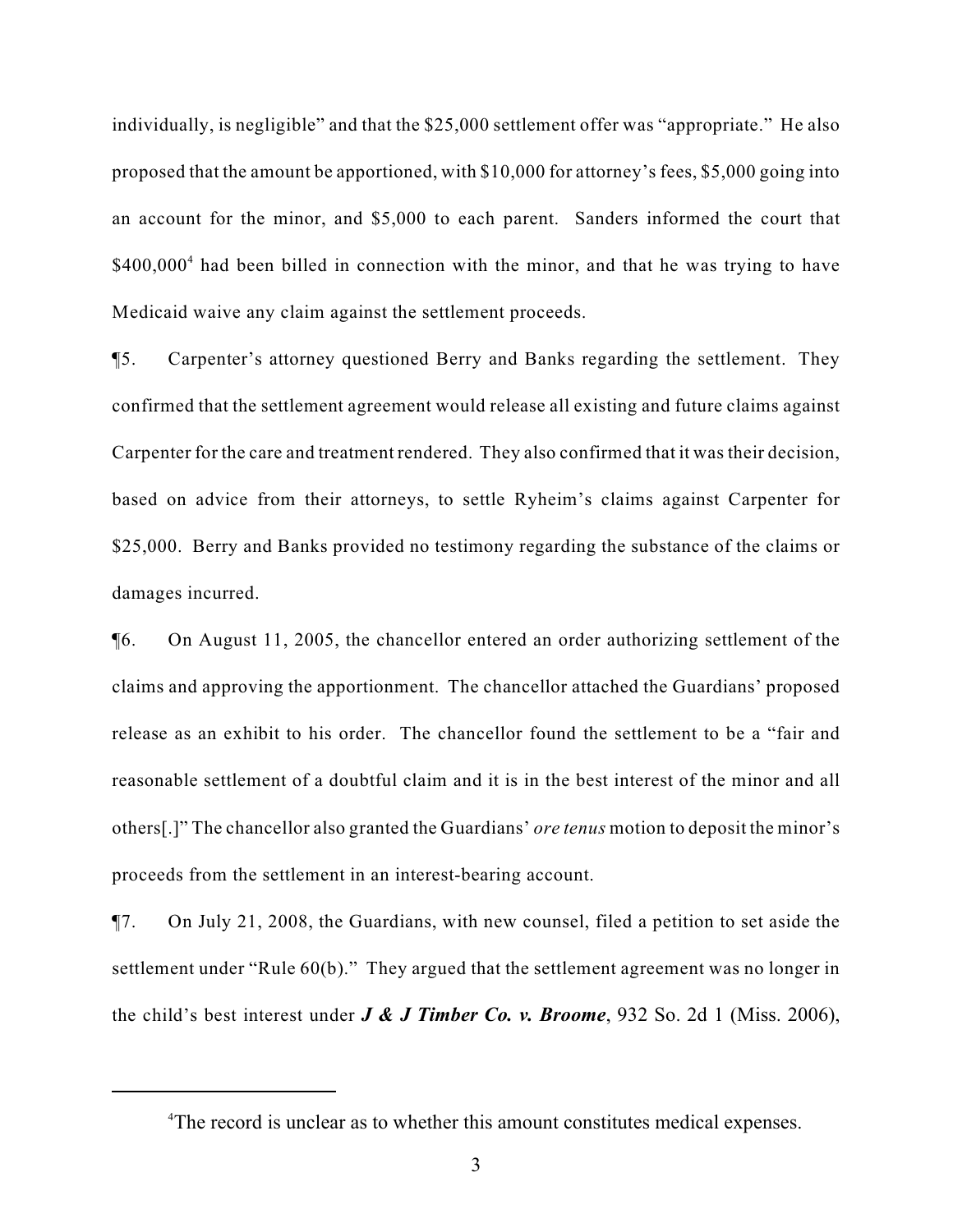which held that settlement with a tortfeasor precluded recovery against the tortfeasor's employer under a theory of vicarious liability.<sup>5</sup> But the Guardians abandoned this argument after this Court decided *Whitaker v. T & M Foods*, 7 So. 3d 893 (Miss. 2009), which held that the retroactive application of *J & J Timber* to the releases at issue violated the Contracts Clause of the Mississippi Constitution.

¶8. The Guardians filed an amended petition to set aside settlement under "Rule 60(b)." *See* Miss. R. Civ. P. 60(b). In their amended petition, the Guardians argued that the chancellor still should set aside the settlement based on their recent discovery that Carpenter had a \$1,000,000 insurance policy with coverage in this matter. They argued that the policy never was disclosed to them or the court prior to the settlement. The Guardians also argued that prior counsel had failed to make any effort to prosecute the case or conduct any discovery in order to negotiate a proper settlement.

¶9. In response to the amended petition to set aside settlement, Carpenter argued that the chancellor had no authority to consider the motion under Rule  $60(b)(1)$ , (2), or (3) because it was untimely. Carpenter also argued that the parties had entered into a settlement one year after the Guardians had filed the complaint in circuit court, and that the Guardians' former counsel had had adequate time to review medical records and discuss with experts a reasonable settlement value. Carpenter argued that setting aside the settlement would be an

 ${}^5$ At the hearing on the petition to set aside the settlement, the court was informed that "All parties agree that the settlement that was approved by this Court for this minor did not intend and did not, on its face, release the vicarious claims that the minor and the parents have against Natchez Community Hospital."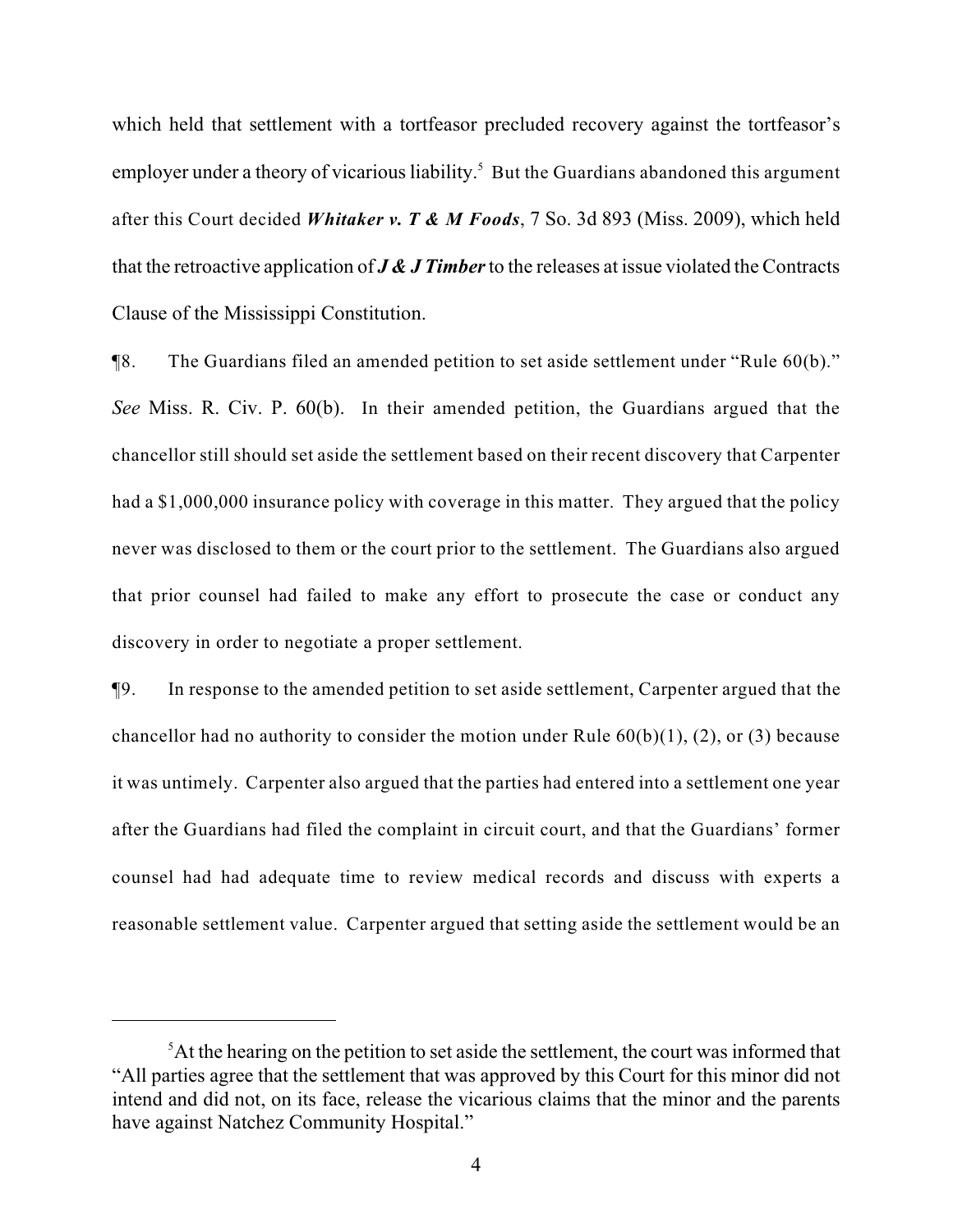injustice and would force her to litigate a case that the circuit court had dismissed with prejudice three years earlier.

¶10. The Guardians then filed a supplement to their amended petition to set aside settlement. Attached to the supplement were affidavits, in which both Guardians averred that they never were informed by their previous counsel of Carpenter's potential liability, any expert opinions regarding Carpenter's negligence, the value of their case, or the amount of Carpenter's liability insurance. The Guardians claimed that, had they known this information, they never would have agreed to the settlement of \$25,000.

¶11. After a hearing, the chancellor issued an order granting the petition to set aside settlement. Without identifying a specific subsection of Rule 60(b), the chancellor found that:

[T]here was insufficient evidence at the time of settlement and at the August 11, 2005, hearing on Petition to Approve Settlement to establish that Petitioner's settlement with Defendant Laura Carpenter was fair and reasonable and in the best interests of the minor, Ryheim Banks. Further, additional evidence has been presented to the Court which demonstrates that the \$25,000 settlement with Ms. Carpenter was not fair and reasonable and in the minor's best interest.

Carpenter argues on appeal that the chancellor abused his discretion in setting aside the settlement under Mississippi Rule of Civil Procedure 60(b).

# **DISCUSSION**

# **I. Whether the chancellor abused his discretion by not including findings of fact and conclusions of law with his order.**

¶12. As a preliminary matter, Carpenter argues the chancellor abused his discretion by not

including findings of fact and conclusions of law with his order. In support of this argument,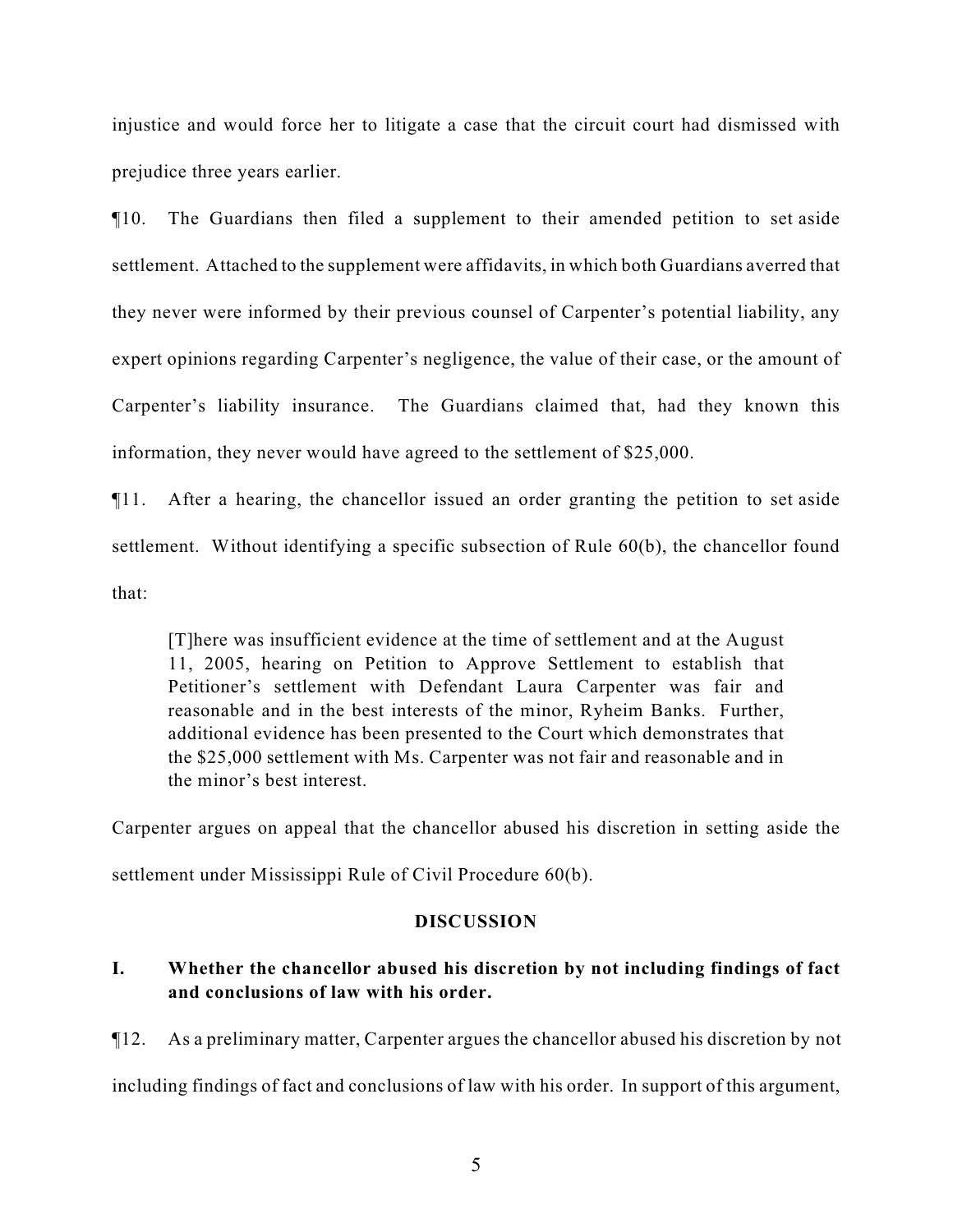Carpenter relies on Mississippi Rule of Civil Procedure 52(a) and our decision in *Tricon*

*Metals & Services, Inc. v. Topp*, 516 So. 2d 236 (Miss. 1987). Rule 52(a) provides that:

In all actions tried upon the facts without a jury the court *may*, and shall upon the request of any party to the suit or when required by these rules, find the facts specially and state separately its conclusions of law thereon and judgment shall be entered accordingly.

Miss. R. Civ. P. 52(a) (emphasis added).

¶13. Carpenter does not allege that any party requested findings of fact or conclusions of law or that such findings were required by rule. She argues that the discretionary language of Rule 52(a) is modified by our decision in *Tricon Metals*. In *Tricon Metals*, the Court determined "whether and when a trial court should make findings of fact and conclusions of law" when not requested by either party. *Tricon Metals*, 516 So. 2d at 237, 239. We held that "[w]here . . . a case is hotly contested and the facts greatly in dispute and where there is any complexity involved therein, failure to make findings of ultimate fact and conclusions of law [under Rule 52(a)] will generally be regarded as an abuse of discretion." *Id.* at 239. This Court will remand for findings of fact and conclusions of law where it is not "obvious from a review of the record such that the absence of written findings may be excused." *Precision Interlock Log Homes, Inc. v. O'Neal*, 689 So. 2d 778, 780 (Miss. 1997).

¶14. After reviewing the chancellor's order, we find that he did not grant the Rule 60(b) petition without any reasoning. His order communicates to the parties and to this Court that he found "insufficient" evidence to support the settlement and "additional" evidence that it should be set aside. Additional evidence was presented through the petitions and hearing.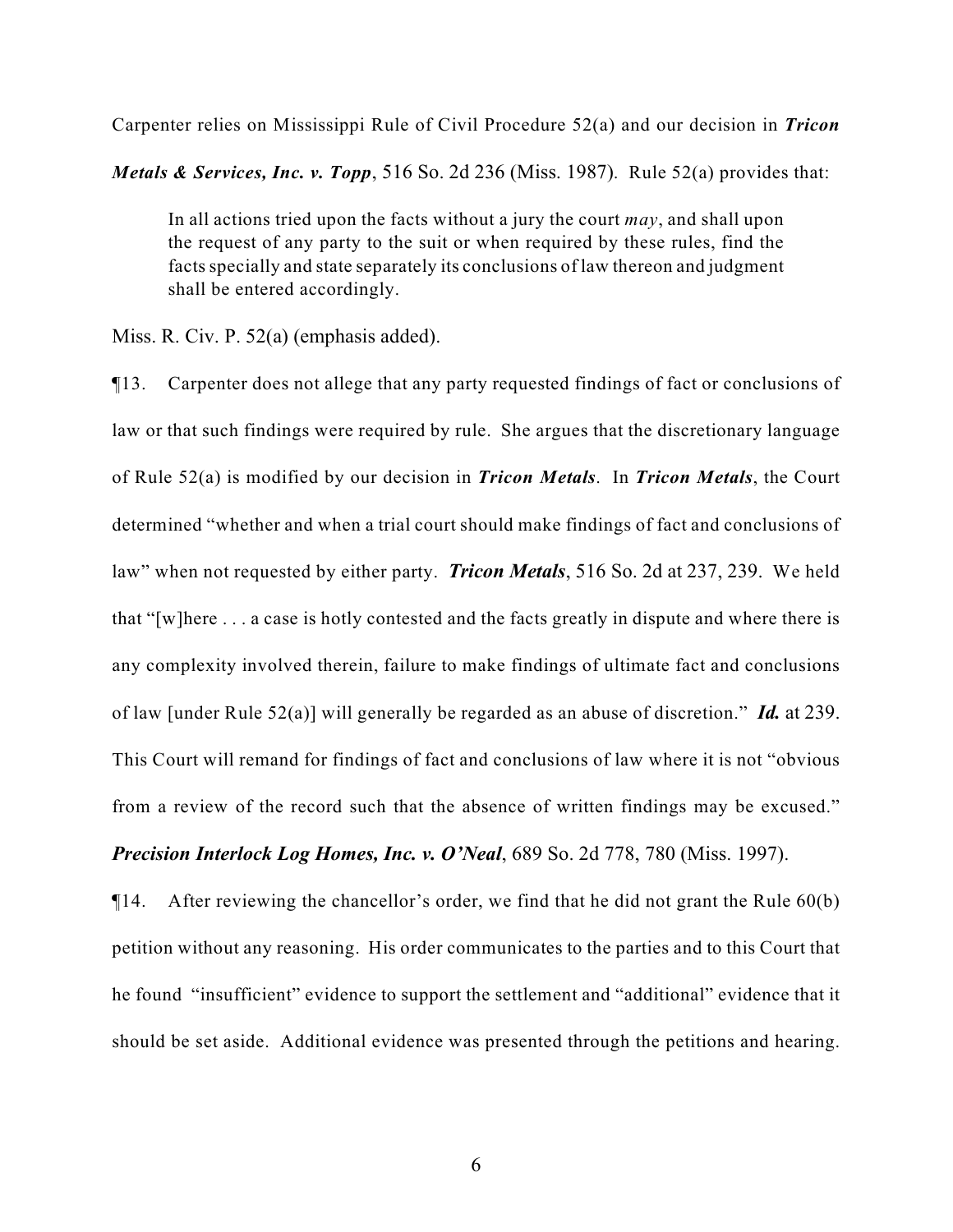We find that the chancellor did not abuse his discretion, as the issue at hand is not complex, nor are the facts greatly in dispute.

#### **II. Whether the chancellor abused his discretion in setting aside the settlement.**

¶15. The chancellor considered the petition to set aside the settlement under Mississippi Rule of Civil Procedure 60(b). This Court must evaluate the granting of a Rule 60(b) motion for abuse of discretion. *Cucos, Inc. v. McDaniel*, 938 So. 2d 238, 245 (Miss. 2006) (citing *Montgomery v. Montgomery*, 759 So. 2d 1238, 1240 (Miss. 2000)). We are bound to affirm the chancellor's decision unless it was manifestly wrong, clearly erroneous, or applied an incorrect legal standard. *Id.*

¶16. Carpenter correctly argues that the chancellor had no discretion to rule on the motion pursuant to Rule  $60(b)(1)$ , (2), or (3), since the chancellor had approved the settlement three years prior. Rule 60(b) specifically provides that a motion under sections (1), (2), or (3) "shall be made . . . not more than six months after the judgment, order, or proceeding was entered or taken." Miss. R. Civ. P. 60(b). So the chancellor must have proceeded under Rule  $60(b)(5)$  or Rule  $60(b)(6)$ , because Rule  $60(b)(4)$  is inapplicable. Miss. R. Civ. P.  $60(b)(4)$ (under Rule 60(b)(4), the court may relieve a party from final judgment if "the judgment is void"). Under Rule  $60(b)(5)$ , the court may relieve a party from final judgment if:

(5) the judgment has been satisfied, released, or discharged, or a prior judgment upon which it is based has been reversed or otherwise vacated, or *it is no longer equitable that the judgment have prospective application.*

Miss. R. Civ. P. 60(b) (emphasis added). And under Rule 60(b)(6), the court may grant relief for "any other reason justifying relief from the judgment." Miss. R. Civ. P. 60(b)(6).

7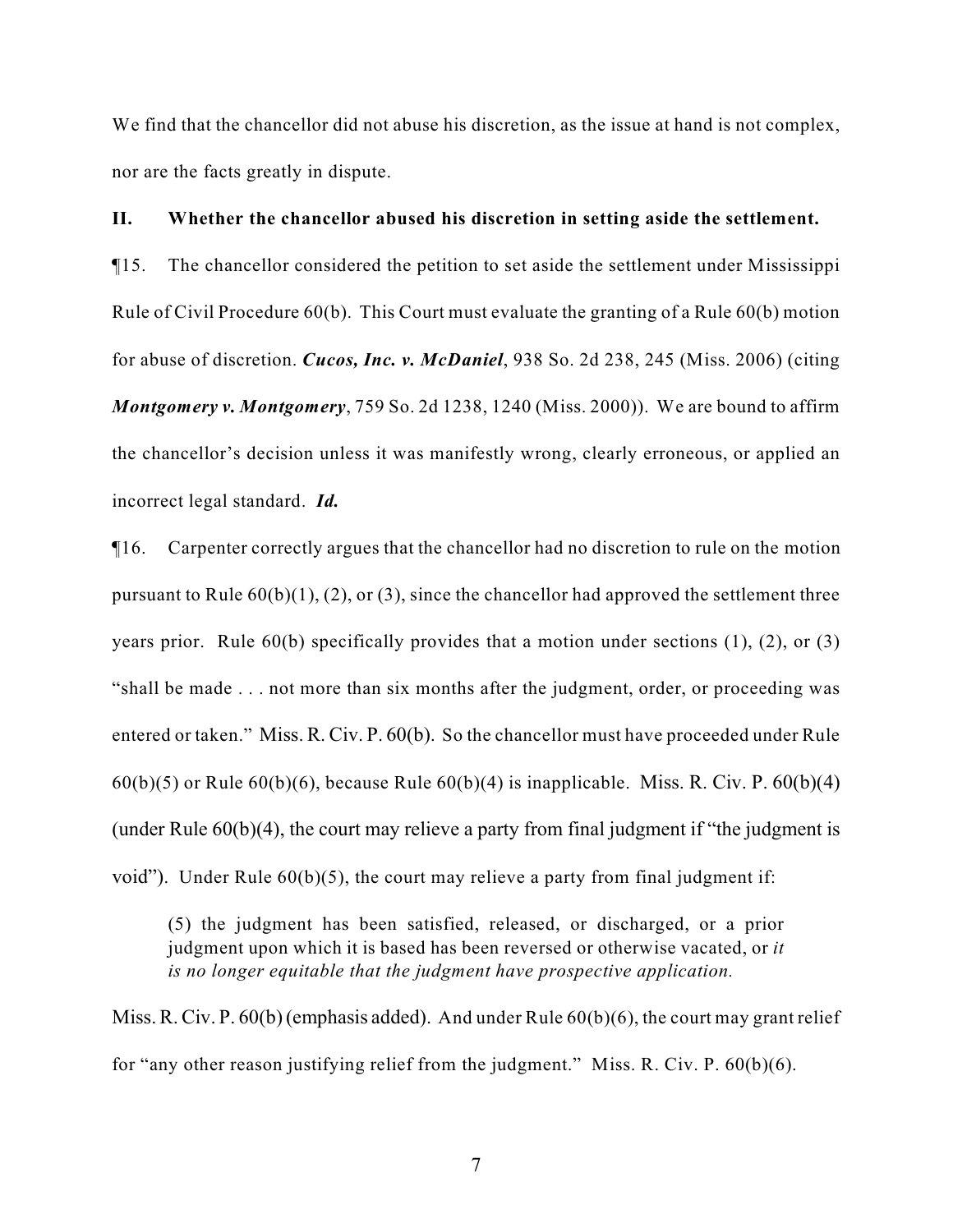¶17. "Relief under Rule 60(b)(6) is reserved for extraordinary and compelling circumstances," and the rule is a "grand reservoir of equitable power to do justice in a particular case." *Briney v. U.S. Fid. & Guar. Co.*, 714 So. 2d 962, 966 (Miss. 1998). The determination of whether a Rule  $60(b)(6)$  motion has been made within a reasonable time is considered on a case-by-case basis. Miss. R. Civ. P. 60(b); *Cucos*, 938 So. 2d at 245. The following factors are relevant in adjudicating a Rule 60(b)(6) motion:

(1) That final judgments should not lightly be disturbed; (2) that the Rule 60(b) motion is not to be used as a substitute for appeal; (3) that the rule should be liberally construed in order to achieve substantial justice; (4) whether the motion was made within a reasonable time; (5) [relevant only to default judgments]; (6) whether if the judgment was rendered after a trial on the merits-the movant had a fair opportunity to present his claim or defense; (7) whether there are intervening equities that would make it inequitable to grant relief; and (8) any other factors relevant to the justice of the judgment under attack.

*M.A.S. v. Miss. Dep't of Human Servs.*, 842 So. 2d 527, 530 (Miss. 2003) (citing *Briney*,

714 So. 2d at 968).

¶18. This is no ordinary Rule 60(b) case, because it involved the rights of a minor under

guardianship. "A minor under guardianship is a ward of the Chancery Court." *Matter of*

*Conservatorship of Mathews*, 633 So. 2d 1038, 1039 (Miss. 1994) (quoting *Welch v.*

*Childers*, 195 Miss. 415, 420, 15 So. 2d 690, 691 (1943)). This Court has articulated a

chancellor's duty toward a minor under guardianship as follows:

Infants and persons of unsound mind are disabled under the law to act for themselves. Long ago it became the established rule for the court of chancery to act as the superior guardian for all persons under such disability. This inherent and traditional power and protective duty is made complete and irrefragable by the provisions of our present state constitution. It is not competent for the Legislature to abate the said powers and duties or for the said court to omit or neglect them. It is the inescapable duty of the said court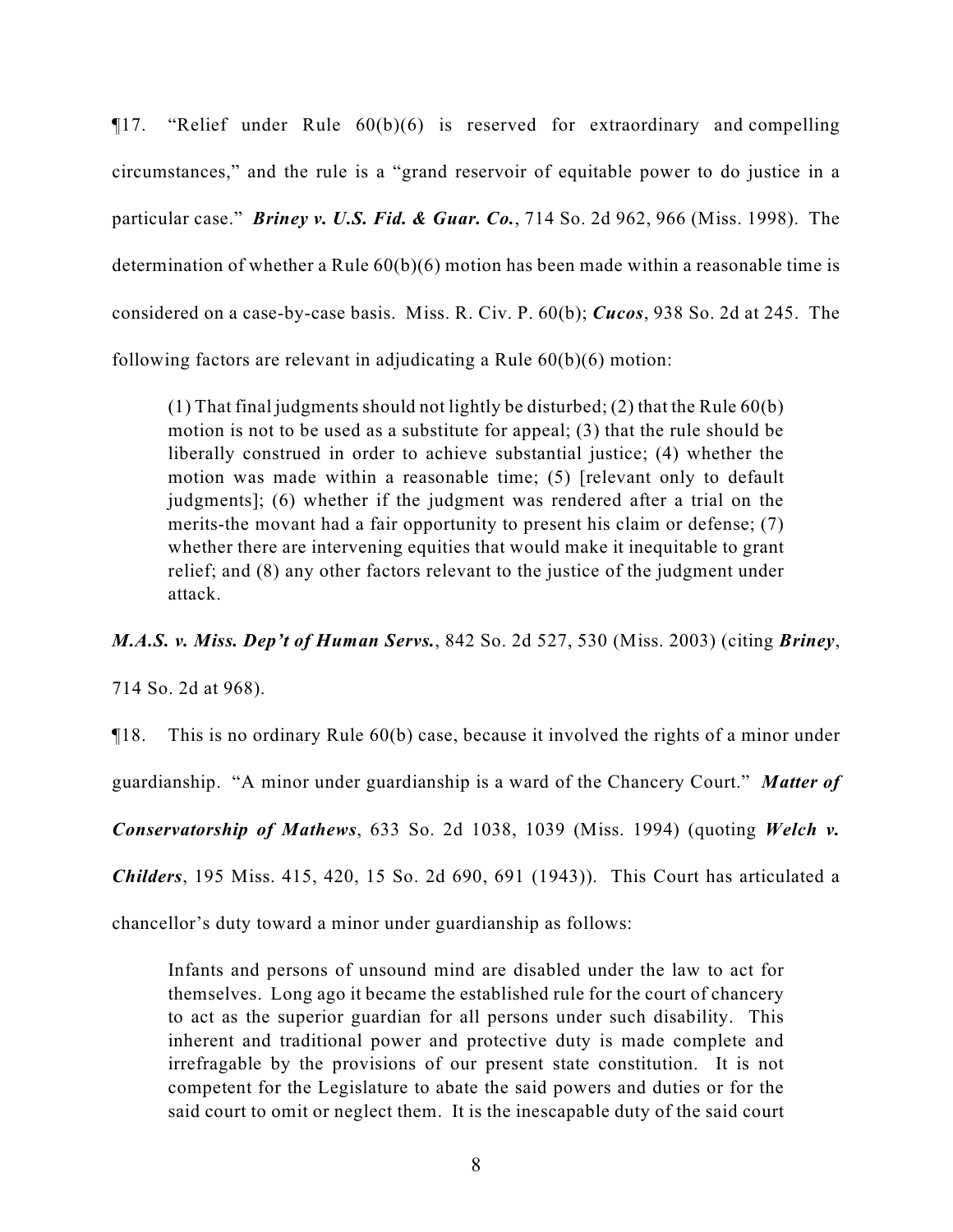and or the chancellor to act with constant care and solicitude towards the preservation and protection of the rights of infants and persons non compos mentis. The court will take nothing as confessed against them; will make for them every valuable election; will rescue them from faithless guardians, designing strangers, and even from unnatural parents, and in general will and must take all necessary steps to conserve and protect the best interest of these wards of the court. The court will not and cannot permit the rights of an infant to be prejudiced by a[] waiver, or omission or neglect or design of a guardian, or of any other person, so far as within the power of the court to prevent or correct. *Grif. Chan. Prac.* §§ 45, 360, 530, 533. All persons who deal with guardians or with courts in respect to the rights of infants are charged with the knowledge of the above principles, and act to the contrary thereof at their peril.

*Id.* (quoting *Union Chevrolet Co. v. Arrington*, 162 Miss. 816, 826, 827, 138 So. 593, 595

(1932)).

¶19. Additional considerations are presented because the procedures promulgated by our

court rules pertaining to the settlement of Ryheim's claims were not followed. Mississippi

Code Section 93-13-59 states, in part:

Guardians may be empowered by the court, or chancellor in vacation, to sell or compromise claims due their wards, on the same proceedings and under the same circumstances prescribed in reference to the sale or compromise by an executor or administrator of claims belonging to the estate of a deceased person.

Miss. Code Ann. § 93-13-59 (Rev. 2004). Uniform Rule of Chancery Court Procedure 6.10

provides, in part:

Every petition for authority to compromise and settle a claim for wrongful death or injury shall set forth the facts in relation thereto and the reason for such compromise and settlement and the amount thereof. The material witnesses concerning the injury or death and the damages resulting therefrom shall be produced before the Chancellor for examination. Where counsel representing the petition has investigated the matter and advised settlement, he shall so appear and give testimony touching the result of his investigation.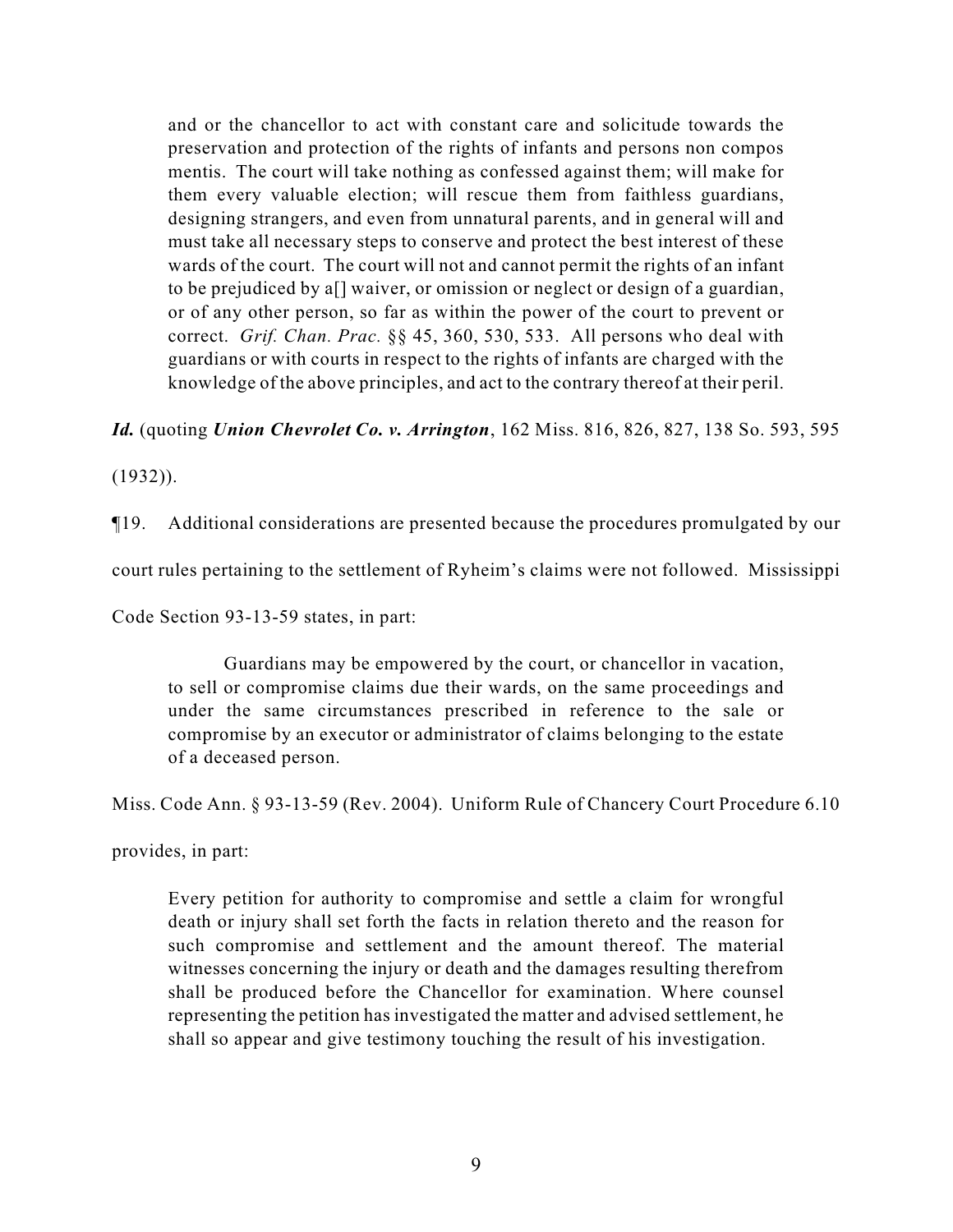Unif. Chanc. Ct. R. 6.10. The settlement proceedings reflect a departure from the requirements of Rule 6.10. While the petition for settlement requested that the Chancellor find the settlement of \$25,000 to be a fair, just, and equitable settlement in the minor's best interest, it did not state "the reason for such compromise and settlement." Unif. Chanc. Ct. R. 6.10. It set forth only a cursory description of the facts relating to the claim. And, no "material witnesses concerning the injury or death and the damages resulting therefrom" were "produced before the Chancellor for examination." *Id.* Thus, the chancellor had no witness testimony before him substantiating the minor's injury and the potential value of the case.

¶20. The case of *Joyce v. Brown*, 304 So. 2d 634 (Miss. 1974), presented a similar situation regarding a fatal error in a minor's settlement proceeding. In *Joyce*, the chancery court entered a decree allowing the settlement of minor's doubtful claim. *Id.* at 634. Although the decree had required the guardian to post a \$6,000 bond as mandated by statute, the guardian failed to post a bond. *Id.* at 635. The guardian signed a release, endorsed a \$8,500 draft in settlement of the claims, and delivered the release and the draft to her attorney. *Id.* at 634-35. Subsequently, the attorney died and the settlement money could not be found. *Id.* at 635. But when the guardian brought suit to set aside the settlement, the chancery court denied relief. *Id.*

¶21. This Court reversed for a hearing on negligence and damages. *Id.* at 636. The Court found that, by statute, a guardian lacks authority to settle a minor's claims without posting the bond required by the chancellor's decree that authorized the guardian to act. *Id.* at 635. Therefore, the Court found, "it is incumbent upon those paying money to a guardian to make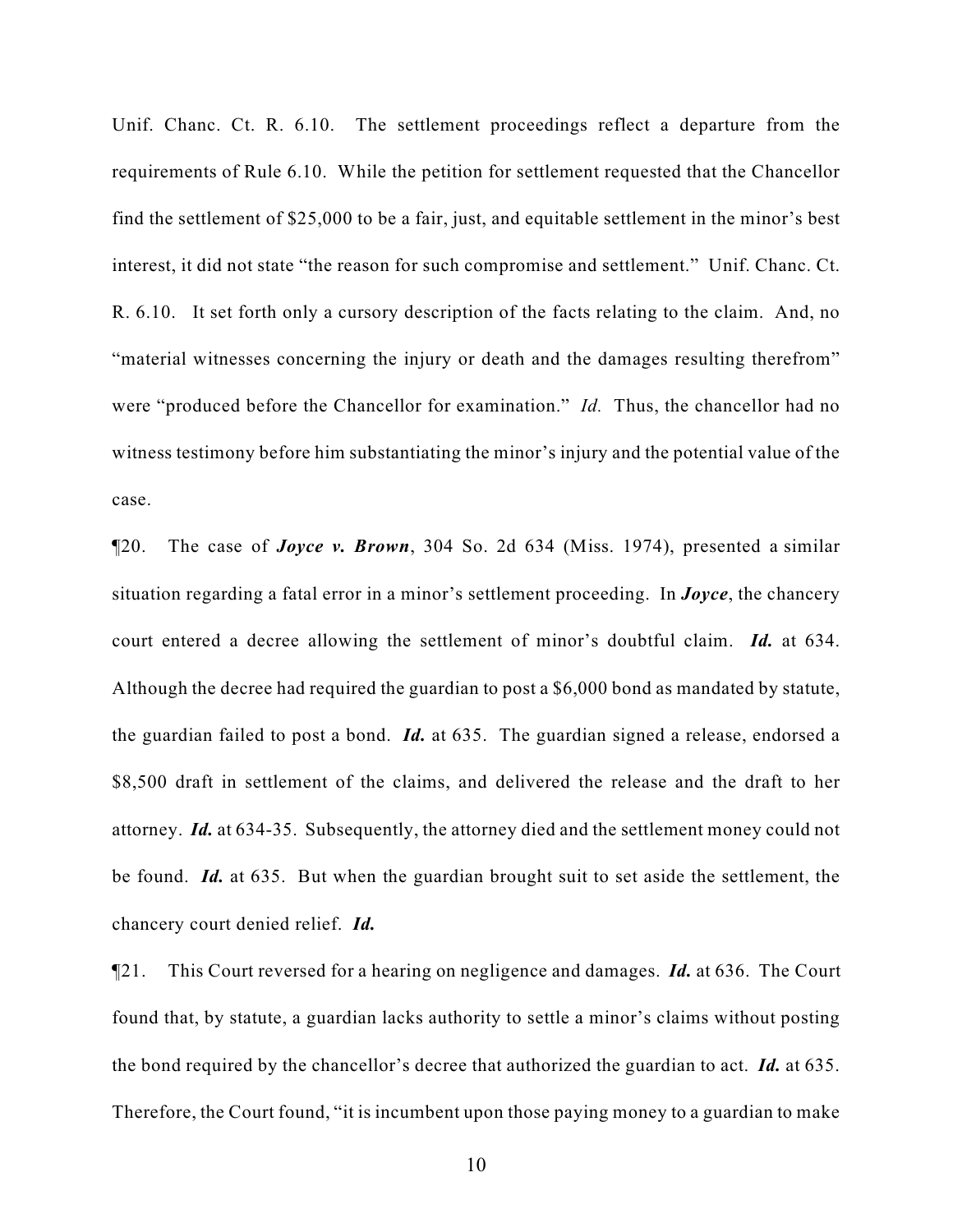certain that the chancellor's decree is faithfully executed in every respect." *Id.* at 636. The Court observed that the Browns had paid \$8,500 to Joyce and had accepted a release without first ascertaining that Joyce had posted the required bond and was empowered to settle the case. *Id.* The Court stated that "[t]he omissions of both parties were fatal to a valid settlement of the minor's claim." *Id.*

¶22. Similar considerations are present in this case. Evidence before the chancellor showed that the prior proceedings were flawed and not in the best interest of the minor child. Specifically, the petition for settlement was incomplete, and there was no witness testimony on the minor's injury or damages. The prior settlement proceedings were inadequate to have enabled the chancellor's determination that the settlement was fair and reasonable to the minor under guardianship. It is apparent that the chancellor recognized his error in approving the settlement, as well as his ultimate duty to assure that the settlement was fair to the minor under guardianship, and appropriately set aside the settlement.

 $\P$ 23. The chancellor properly exercised the discretion afforded by Rule 60(b)(6) by finding that the need to fairly protect the ward's interests outweighed the need for finality, and it cannot be said under these facts that the chancellor's decision to set aside the minor settlement agreement was manifestly wrong or clearly erroneous. Therefore, we affirm the set-aside of the minor's settlement. To reiterate our pronouncement in *Joyce*, we note that it is incumbent upon a settling defendant to assure that all of the procedures set out by this Court are followed or risk a set-aside of the settlement. *See Joyce*, 304 So. 2d at 636. We clarify that, because the chancellor had no special duty to protect the Guardians, and the Guardians' claims were properly dismissed by the order as agreed by the parties, we affirm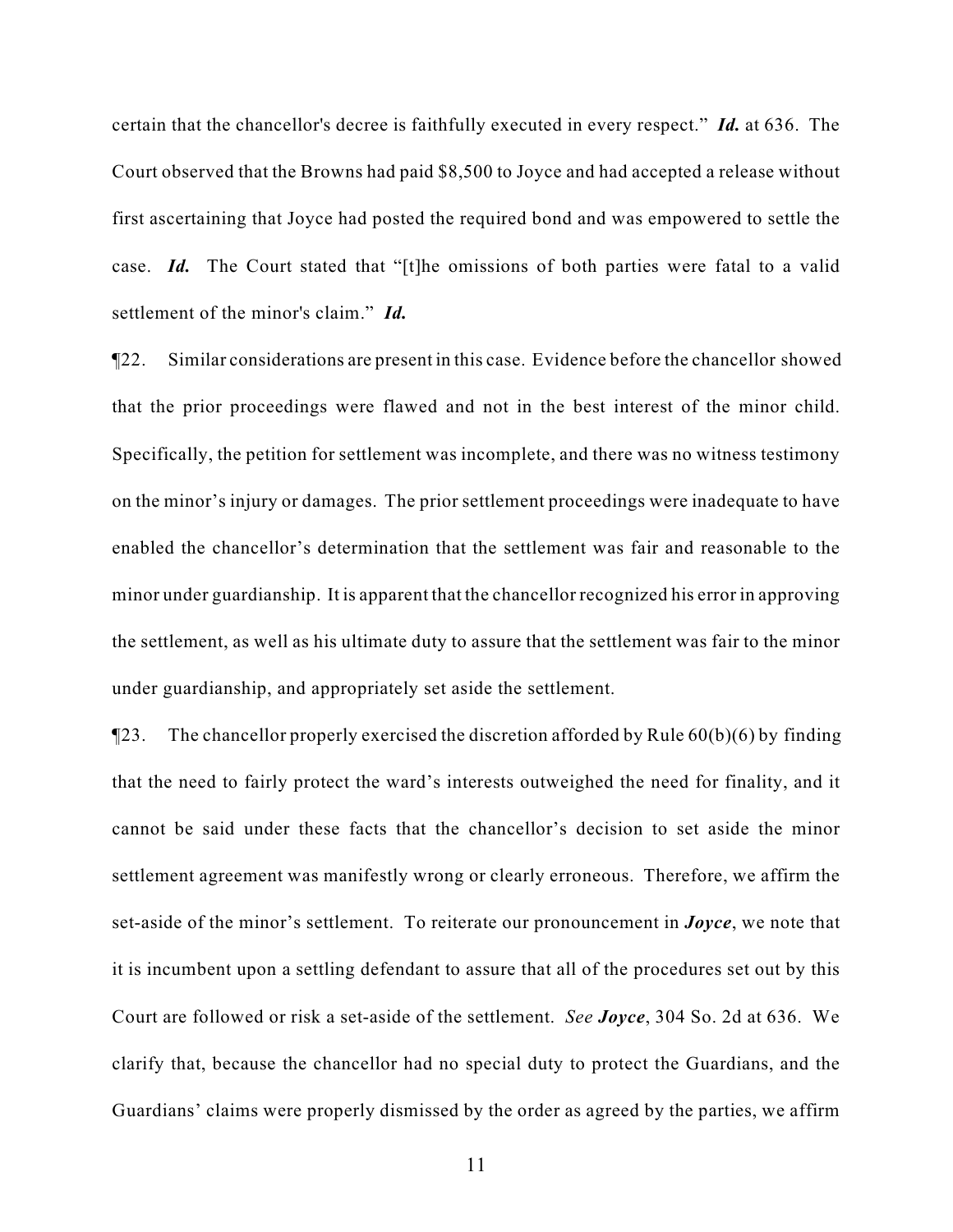the set-aside of the minor's settlement only. To the extent that the chancellor's order disturbed the settlement of the Guardian's individual claims, it is reversed.

#### **CONCLUSION**

¶24. The facts of this case implicate the chancellor's extraordinary duty as the superior guardian of a ward of the court to protect and preserve the interests of the ward. *Union Chevrolet Co.*, 162 Miss. at 826, 827, 138 So. at 595. The procedures promulgated by Rule 6.10 were not followed in settling the minor's claims, and the chancellor acted within his discretion in setting aside the minor's settlement. Therefore, we affirm in part and reverse in part the order granting the Guardians' petition to set aside the settlement. We affirm the set-aside of the minor's settlement, and reverse the set-aside of the settlement of the Guardian's individual claims.

## ¶25. **AFFIRMED IN PART AND REVERSED IN PART.**

# **RANDOLPH AND KITCHENS, JJ., CONCUR. GRAVES, P.J., CONCURS IN RESULT ONLY. LAMAR, J., CONCURS IN PART AND DISSENTS IN PART WITH SEPARATE WRITTEN OPINION JOINED BY WALLER, C.J., CARLSON, P.J., AND DICKINSON, J. PIERCE, J., NOT PARTICIPATING.**

### **LAMAR, JUSTICE, CONCURRING IN PART AND DISSENTING IN PART:**

¶26. Almost three years after the chancellor conducted a hearing and entered an order authorizing settlement of claims on behalf of a minor child, the Guardians filed a petition to set aside the settlement. Why? Because they discovered that Carpenter had \$1,000,000 in insurance coverage.

¶27. In support of their petition to set aside the settlement, the Guardians failed to present any evidence relevant to Carpenter's liability or the value of their case against Carpenter.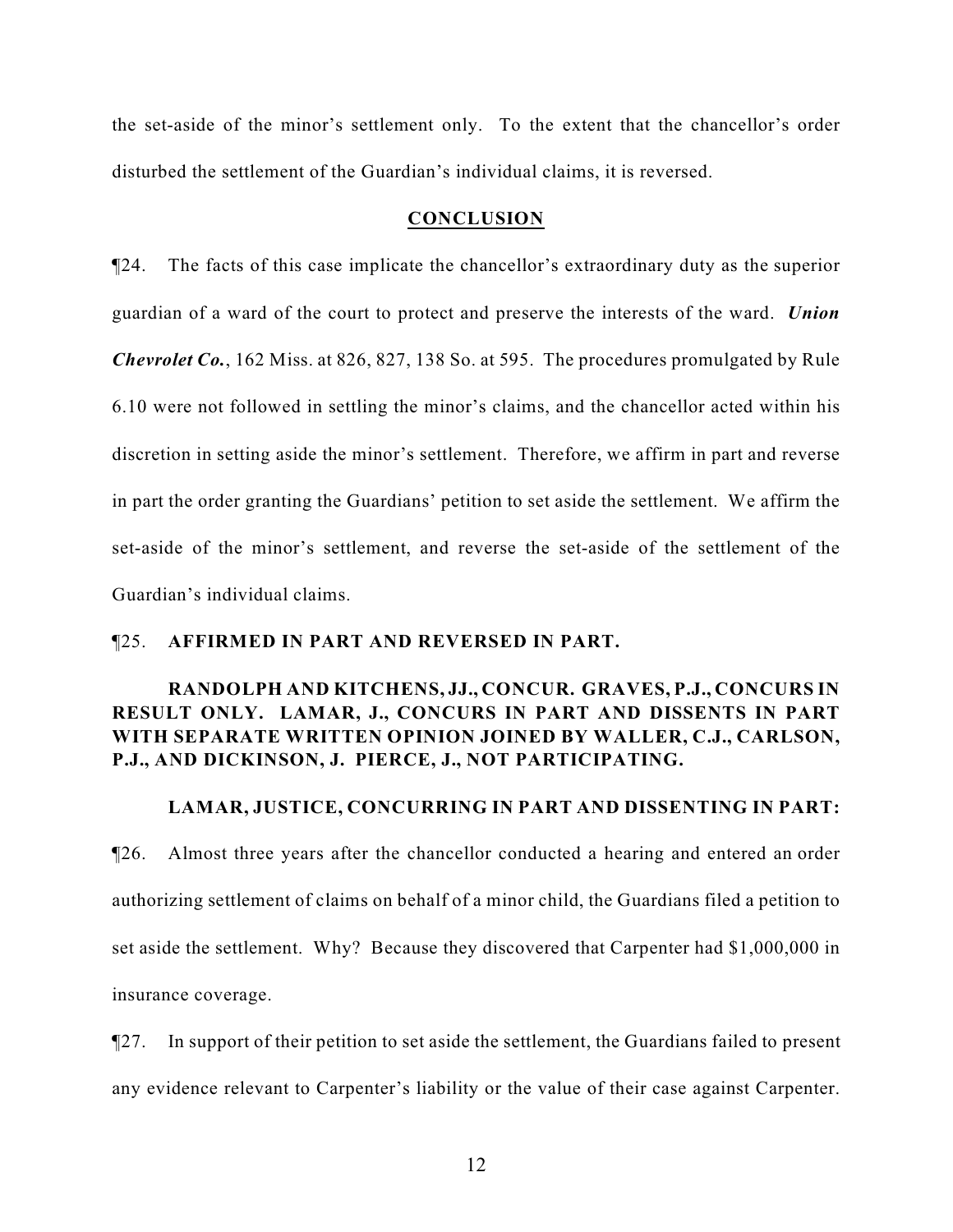The amount of Carpenter's insurance policy is irrelevant to the degree of any alleged negligence by Carpenter and has little or no connection to determining whether a settlement on behalf of this minor is fair and reasonable or in his best interest.

¶28. In providing a cursory examination of Rule 60(b), a plurality of this Court ignores the express requirement that a movant must file a Rule  $60(b)(5)$  or  $(b)(6)$  motion within a *reasonable* time.<sup>6</sup> This Court has ruled that a "reasonable time is determined on a case-bycase basis, turning on the facts in each individual case."<sup>7</sup> In determining reasonableness, the court should consider "whether the party opposing the motion has suffered prejudice from the delay and whether the movant can show good cause for failure to act sooner."<sup>8</sup> We also have ruled that when considering a Rule 60(b) motion, the court *must balance the equities and consider the merits of the motion versus the need to achieve finality*. 9

¶29. The Guardians have failed to show good cause (or for that matter *any* cause) to excuse their delay, but have instead blamed their former counsel. This Court has clearly said that "neither ignorance nor carelessness on the part of an attorney will provide grounds for relief" under Rule  $60(b)$ .<sup>10</sup>

<sup>6</sup>Miss. R. Civ. P. 60(b).

*Cucos, Inc. v. McDaniel*, 938 So. 2d 238, 245 (Miss. 2006). <sup>7</sup>

 $^{8}$ *Id.* at 246.

 ${}^{9}$ *Lose v. Illinois Cent. Gulf R.R. Co.*, 584 So. 2d 1284, 1286 (Miss. 1991) (emphasis added) (citing *Briney v. U.S. Fid. & Guar. Co.*, 714 So. 2d 962, 968 (Miss. 1998)).

<sup>10</sup>**Stringfellow v. Stringfellow**, 451 So. 2d 219, 221 (Miss. 1984).